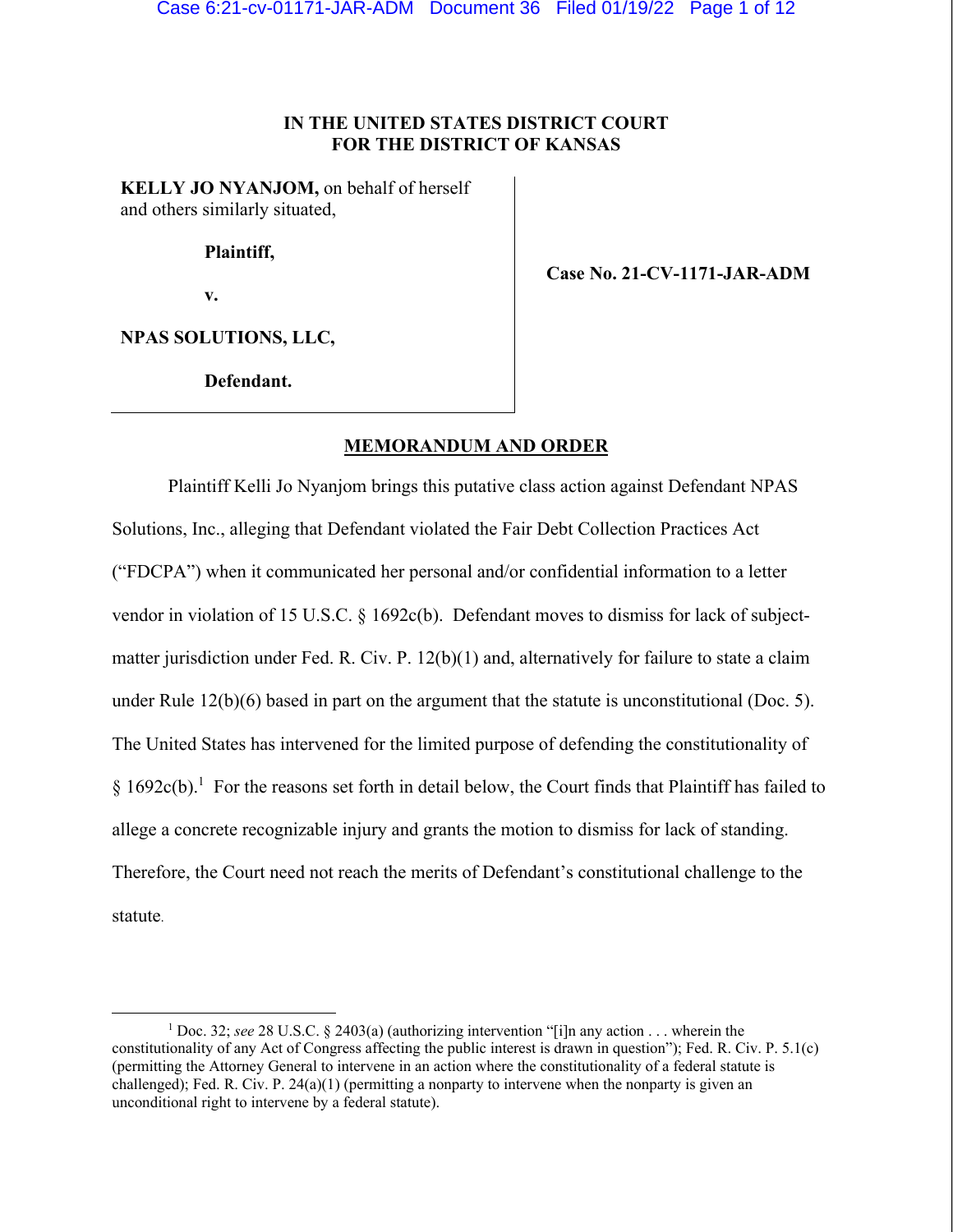# **I. Standards**

A party may move to dismiss for lack of subject-matter jurisdiction under Rule 12(b)(1) via a facial or a factual attack.<sup>2</sup> "A facial attack assumes the allegations in the complaint are true and argues they fail to establish jurisdiction."<sup>3</sup> By contrast, a factual attack goes beyond the allegations in the complaint and presents evidence to challenge jurisdiction.<sup>4</sup> Here, Defendant brings a facial attack because it challenges the sufficiency of Plaintiff's Complaint.<sup>5</sup> Thus, the Court accepts the allegations in the Complaint as true and considers whether those allegations establish subject-matter jurisdiction.<sup>6</sup>

To survive a motion to dismiss for failure to state a claim under Rule 12(b)(6), a complaint must present factual allegations, assumed to be true, that "raise a right to relief above the speculative level" and must contain "enough facts to state a claim to relief that is plausible on its face."7 "[T]he complaint must give the court reason to believe that *this* plaintiff has a reasonable likelihood of mustering factual support for *these* claims."8 The plausibility standard does not require a showing of probability that a defendant has acted unlawfully, but requires more than "a sheer possibility."<sup>9</sup>

<sup>5</sup> *See* Doc. 6 at 4–7.

<sup>2</sup> *Baker v. USD 229 Blue Valley*, 979 F.3d 866, 872 (10th Cir. 2020).

<sup>&</sup>lt;sup>3</sup> *Id.* (citation omitted).

 $4$   $Id$ .

<sup>6</sup> *Holt v. United States*, 46 F.3d 1000, 1002 (10th Cir. 1995).

<sup>7</sup> *Bell Atl. Corp. v. Twombly*, 550 U.S. 544, 555 (2007).

<sup>8</sup> *Ridge at Red Hawk, L.L.C. v. Schneider*, 493 F.3d 1174, 1177 (10th Cir. 2007).

<sup>9</sup> *Ashcroft v. Iqbal*, 556 U.S. 662, 678 (2009).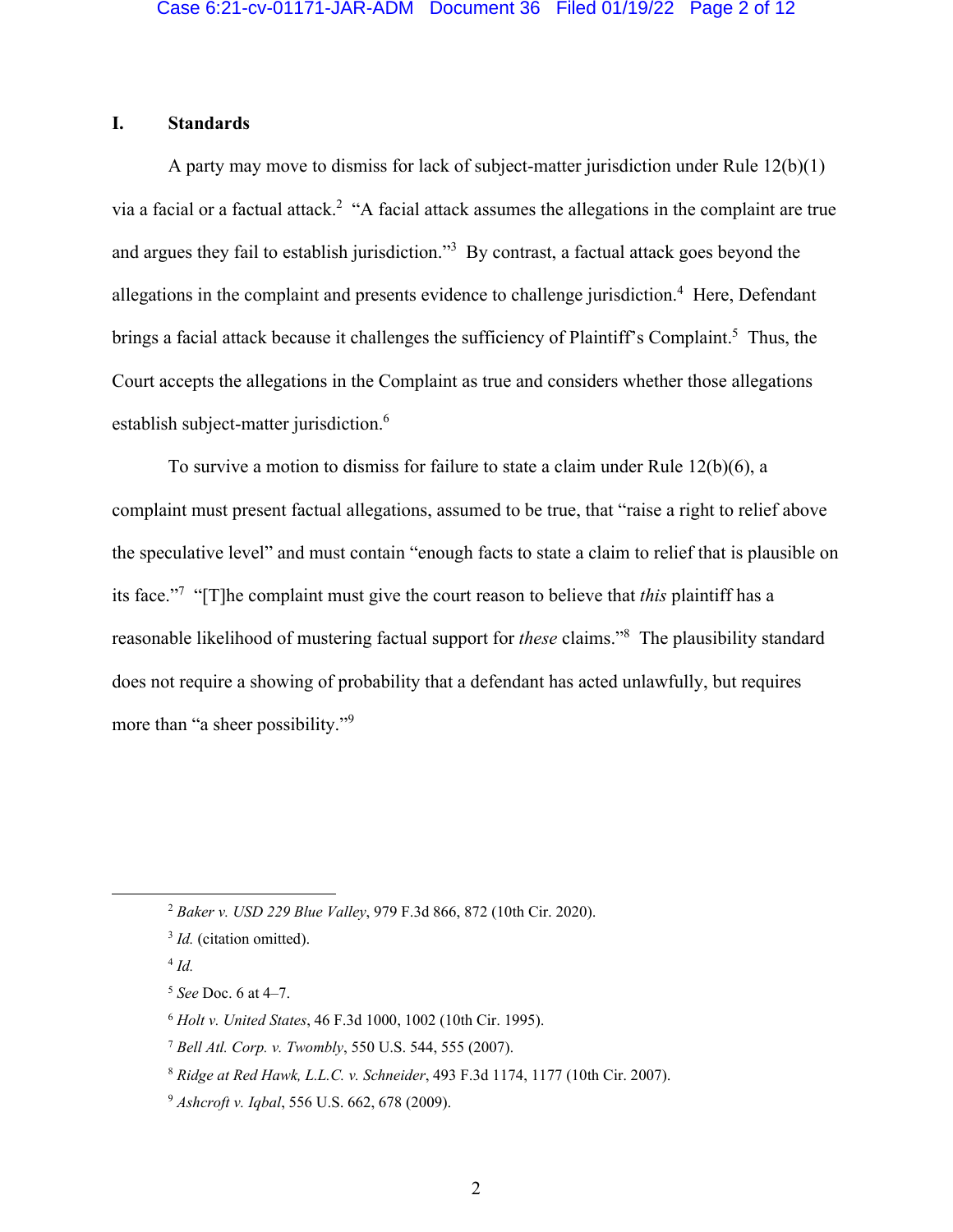# **II. Background**

For purposes of the pending motion to dismiss, the Court accepts the following wellpleaded factual allegations as true. On March 5, 2021, Defendant caused a written communication to be sent to Plaintiff in connection with the collection of a personal medical debt.10 This letter disclosed that Plaintiff is an alleged debtor, the existence of her alleged debt, and the "outstanding account balance" on the debt; identified the creditor, a medical facility; disclosed the date of the patient service at issue; disclosed account numbers; identified an amount for which Defendant would resolve the alleged obligation; and disclosed "other personal information" specific to Plaintiff and her alleged obligation.<sup>11</sup>

Defendant did not print or mail the March 5 letter to Plaintiff itself.<sup>12</sup> Rather, Defendant transmitted the information about Plaintiff and her alleged medical debt to a letter vendor, RevSpring, Inc. ("RevSpring"), that fashioned, printed, and mailed the letter to Plaintiff.<sup>13</sup> Defendant did so even though Plaintiff did not provide her consent.<sup>14</sup> Plaintiff alleges that as a result of her debt-related information being shared without her knowledge or consent, Defendant invaded her privacy, disclosed private facts about her, and caused her to feel embarrassment.<sup>15</sup>

## **III. Discussion**

Where a defendant seeks dismissal under Rule  $12(b)(1)$  and Rule  $12(b)(6)$  in the alternative, "the court must decide first the 12(b)(1) motion for the 12(b)(6) motion would be

- $11$  *Id.* **¶** 28–31.
- <sup>12</sup> *Id.* ¶¶ 32–33.
- <sup>13</sup> *Id.* ¶¶ 33, 43–53.
- <sup>14</sup> *Id.* ¶¶ 41–42.
- <sup>15</sup> *Id.* ¶¶ 75–78.

 $10$  Doc. 1 ¶¶ 26–27.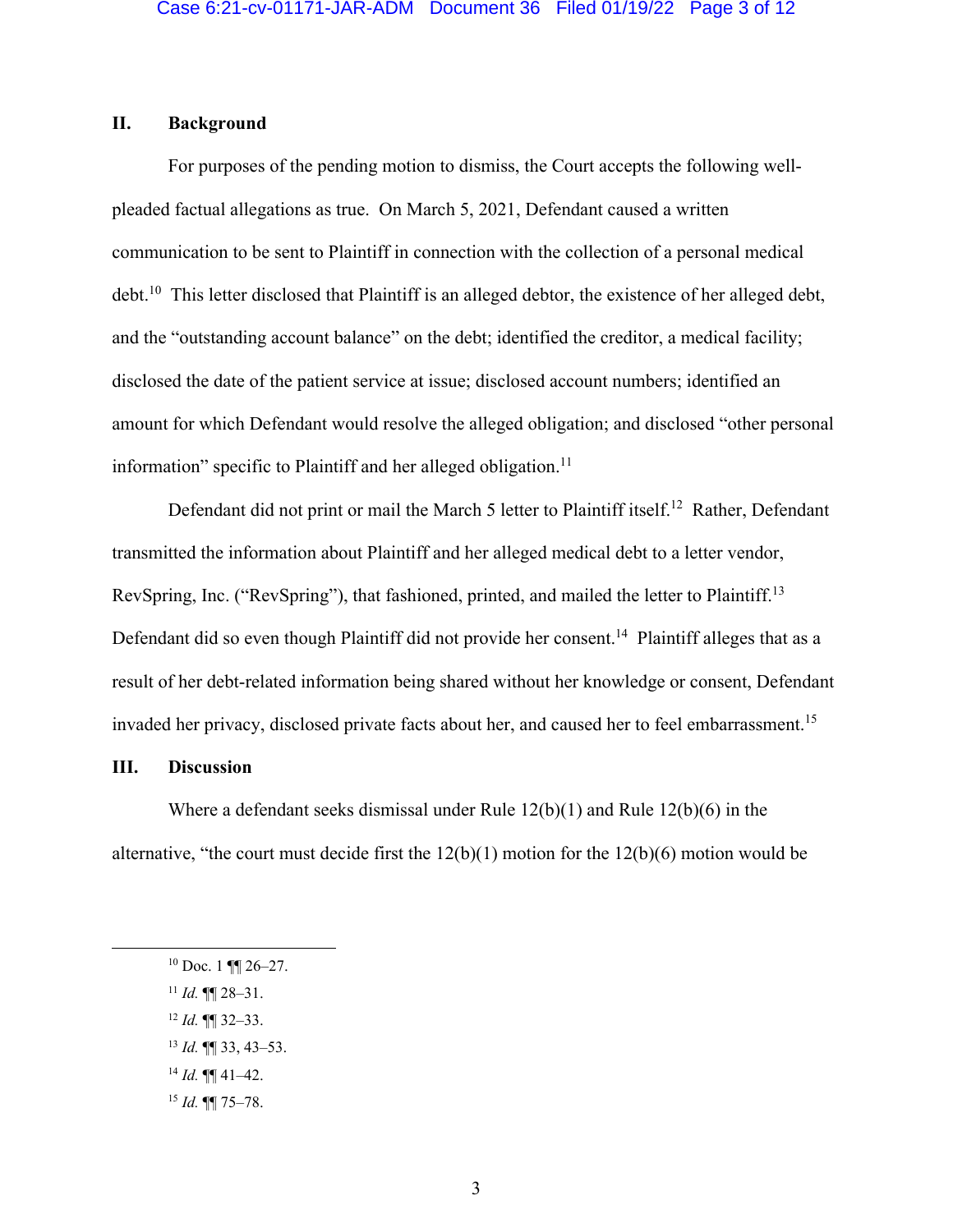#### Case 6:21-cv-01171-JAR-ADM Document 36 Filed 01/19/22 Page 4 of 12

moot if the court lacked subject matter jurisdiction."16 Similarly, courts must consider nonconstitutional grounds prior to reaching any constitutional questions.<sup>17</sup> Accordingly, the Court first addresses whether Plaintiff's Complaint adequately alleges standing.

Article III of the Constitution permits federal courts to decide only "Cases" or "Controversies."18 The party seeking federal jurisdiction bears the burden to establish standing.<sup>19</sup> To establish Article III standing, Plaintiff must adequately show that she has "(1) suffered an injury in fact, (2) that is fairly traceable to the challenged conduct of the defendant, and (3) that is likely to be redressed by a favorable judicial decision."20 "To establish injury in fact, a plaintiff must show that he or she suffered 'an invasion of a legally protected interest' that is 'concrete and particularized' and 'actual or imminent, not conjectural or hypothetical.'"<sup>21</sup>

Defendant's standing challenge focuses on the "concrete-harm requirement" of the injury-in-fact inquiry.22 The Supreme Court recently explained in *TransUnion LLC v. Ramirez* that tangible harms, including monetary harms or physical injury, are among those that "readily qualify as concrete injuries under Article III."<sup>23</sup> Intangible harms, such as reputational harms, disclosure of private information, and intrusion upon inclusion, may also be concrete if the alleged harm has a "close relationship to harms traditionally recognized as providing a basis for a lawsuit in American courts."<sup>24</sup> This requires the plaintiff to identify "a close historical or

<sup>16</sup> *Mounkes v. Conklin*, 922 F. Supp. 1501, 1506 (D. Kan. 1996) (citation omitted).

<sup>17</sup> *Gulf Oil Co. v. Bernard*, 452 U.S. 89, 99 (1981).

<sup>18</sup> U.S. Const. art. III, § 2; *see Hollingsworth v. Perry*, 570 U.S. 693, 704 (2016).

<sup>19</sup> *TransUnion LLC v. Ramirez*, 141 S. Ct. 2190, 2207 (2021).

<sup>20</sup> *Spokeo, Inc. v. Robins*, 578 U.S. 330, 338 (2016).

<sup>21</sup> *Id.* at 339 (quoting *Lujan v. Defs. of Wildlife*, 504 U.S. 555, 560 (1992)).

<sup>22</sup> *TransUnion*, 141 S. Ct. at 2204.

 $^{23}$  *Id.* 

<sup>24</sup> *Id.* (citing *Spokeo*, 578 U.S. at 341) (collecting cases).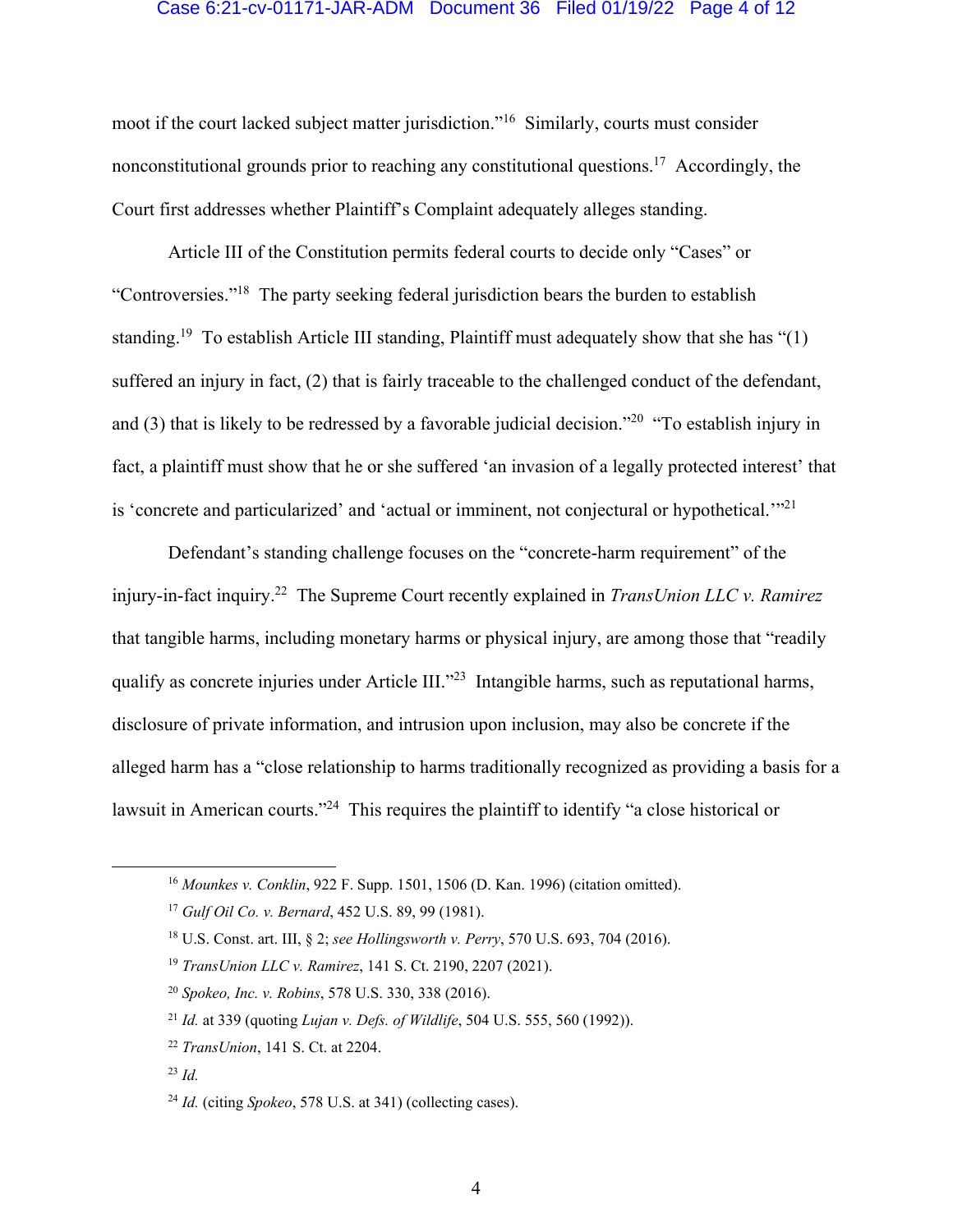#### Case 6:21-cv-01171-JAR-ADM Document 36 Filed 01/19/22 Page 5 of 12

common-law analogue for the  $\lceil \cdot \rceil$  asserted injury."<sup>25</sup> The injury need not be "an exact duplicate" of the common-law harm.<sup>26</sup> "[I]n a suit for damages, the mere risk of future harm, standing alone, cannot qualify as a concrete harm—at least unless the exposure to the risk of future harm itself causes a *separate* concrete harm."27

With respect to statutory harms, *TransUnion* held that simply citing a statutory violation does not satisfy this requirement.<sup>28</sup> Rather, the plaintiff must have suffered real adverse effects beyond the "bare procedural violation[s]" of the statute.<sup>29</sup> Congress's views on whether a harm is sufficiently concrete "may be 'instructive."<sup>30</sup> To establish standing, a plaintiff must not only show that the defendant's conduct violated a statute, but that she was "*concretely harmed* by a defendant's statutory violation."31

Here, Plaintiff alleges Defendant violated  $\S 1692c(b)$  by communicating with a thirdparty letter vendor regarding her debt without consent or permission. She argues that the harm encompassed in this claim is akin to a traditional American tort, public disclosure of private facts. Defendant argues that such an action requires Plaintiff to prove two key elements that are neither alleged nor present on these facts.

The Restatement defines the "Publicity Given to Private Life" tort as follows:

One who gives publicity to a matter concerning the private life of another is subject to liability to the other for invasion of his privacy, if the matter publicized is of a kind that

(a) would be highly offensive to a reasonable person, and

<sup>29</sup> *Id.* at 2213.

<sup>25</sup> *Id.*

<sup>26</sup> *Id.* at 2209.

<sup>27</sup> *Id.* at 2210–11.

<sup>28</sup> *Id.* at 2205 (citing S*pokeo*, 578 U.S. at 341).

<sup>30</sup> *Id.* at 2204 (quoting *Spokeo*, 578 U.S. at 341).

<sup>31</sup> *Id.* at 2205.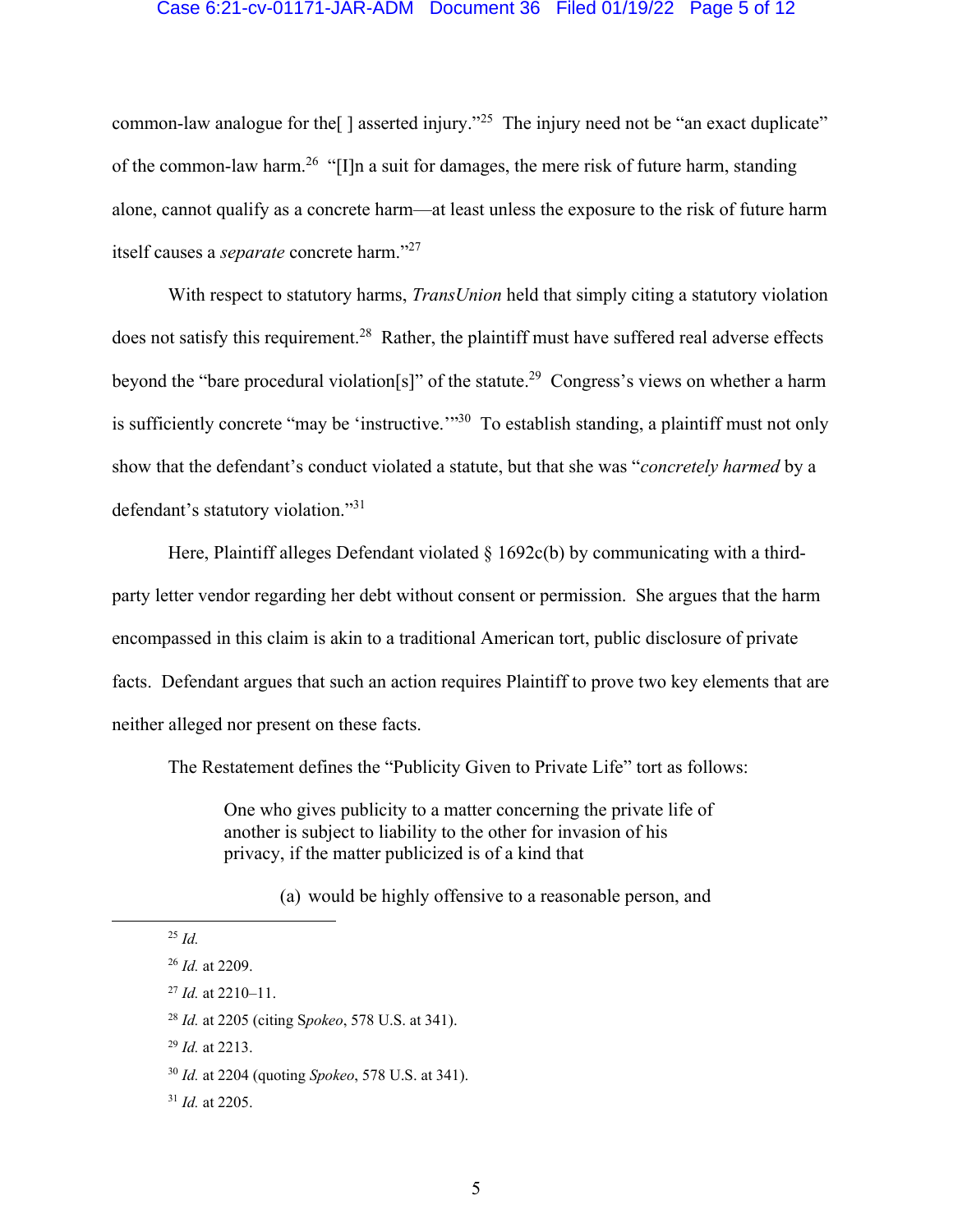#### Case 6:21-cv-01171-JAR-ADM Document 36 Filed 01/19/22 Page 6 of 12

(b) is not of legitimate concern to the public.<sup>32</sup>

The Restatement commentary instructs that "[p]ublicity" requires communication with so many persons that the matter must be regarded as public knowledge.<sup>33</sup> As noted, while common-law analogues are informative, a concrete harm does not require an exact copy in American history.<sup>34</sup>

"Whether an alleged § 1692c(b) violation is akin to the tort of public disclosure of private facts is an open question."35 Plaintiff points to the Eleventh Circuit decision in *Huntstein v. Preferred Collection & Management Services, Inc.* ("*Hunstein I*"), where the court held a similar letter-vendor claim under  $\S 1692c(b)$  bears a close relationship to the invasion-of-privacy category of torts.<sup>36</sup> There, the plaintiff sued a debt collector for transmitting to a third-party mailing vendor the plaintiff's name, outstanding debt balance, the fact that the debt resulted from the plaintiff's son's medical treatment, and his minor son's name.<sup>37</sup>

Based in part on the Supreme Court's ruling in *TransUnion*, the Eleventh Circuit vacated its original ruling and entered a superseding one, wherein the majority stood by its holding that the plaintiff had standing ("*Hunstein II*").<sup>38</sup> The court concluded that the plaintiff's  $\S$  1692c(b) letter-vendor allegations could establish Article III standing because they alleged a harm similar in kind to the common-law tort of public disclosure of private facts because both violations

<sup>32</sup> RESTATEMENT (SECOND) OF TORTS § 652D (1977).

<sup>33</sup> *Id.* § 652D, cmt. a.

<sup>34</sup> *See TransUnion*, 141 S. Ct. at 2204.

<sup>35</sup> *Shields v. Prof'l Bureau of Collections of Md., Inc.*, No. 20-cv-2205-HLT-GEB, 2021 WL 4806383, at \*3 (D. Kan. Oct. 14, 2021).

<sup>36 994</sup> F.3d 1341 (11th Cir.), *vacated and superseded on reh'g by* 17 F.4th 1016 (2021).

<sup>37</sup> *Id.* at 1345.

<sup>38 17</sup> F.4th 1016 (11th Cir.) ("*Hunstein II*"), *reh'g en banc granted, vacated by* 17 F.4th 1103 (2021).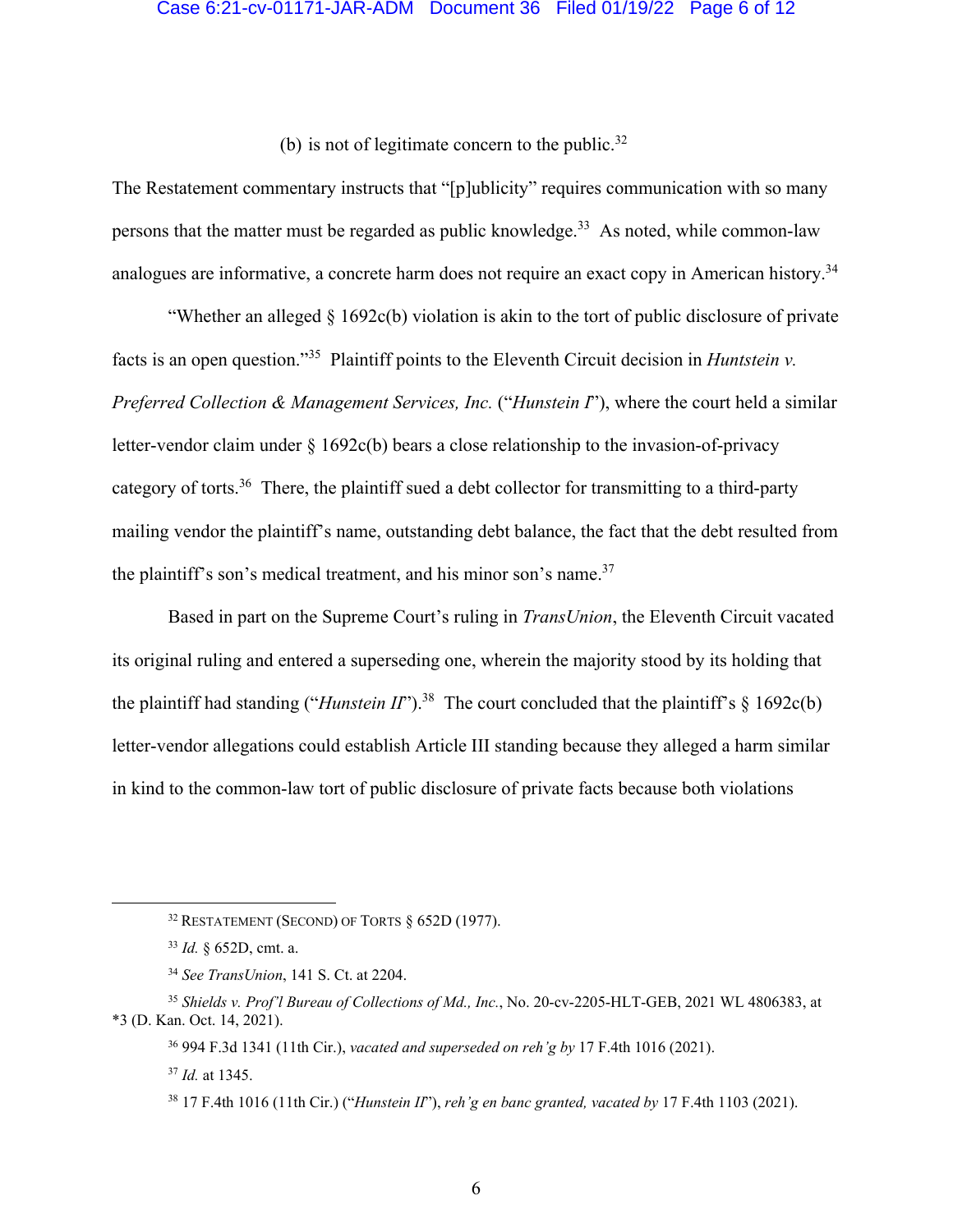#### Case 6:21-cv-01171-JAR-ADM Document 36 Filed 01/19/22 Page 7 of 12

involve disclosing private information to a third party.<sup>39</sup> The court reasoned that it did not matter that the disclosure was to a significantly less degree than disclosures typical of actionable publicdisclosure-of-private-facts claims; it was enough that "*some* . . . disclosure . . . occurred."40 The court further noted that Congress identified invasions of individual privacy as "one of the harms against which the statute is directed," and thus "the judgment of Congress also favor[ed]" the plaintiff.41

The dissent, however, found there was no publicity as required by the purportedly analogous common-law tort because the plaintiff had alleged only that the information was communicated to a third-party letter vendor,  $42$  and that courts analyzing this privacy tort have required "publicity in the broad, general sense of the word 'public.'"43 The dissent also disagreed with the majority's conclusion that Congress intended to prohibit all transmissions of information to third parties, noting that other sections of the FDCPA implicitly allow such transmissions.44 The dissent agreed that the judgment of Congress did not favor Plaintiff's claim.45 The Eleventh Circuit recently granted rehearing en banc and vacated *Hunstein II*. 46

<sup>43</sup> *Id.* at 1041 (quoting *Tureen v. Equifax, Inc.*, 571 F.2d 411, 418 (8th Cir. 1978)).

<sup>44</sup> *Id.* at 1046 ("It seems odd that Congress would hamper the very process it codifies in § 1692g, writing debtors about their debt, by banning the use of mail vendors, who simply send out the written notices about debt, under the language of  $\S$  1692c(b).").

<sup>45</sup> *Id.* at 1047 n.13 (noting the Bureau of Consumer Financial Protection ("CFBP"), which has the authority to issue rules under the authority of the FDCPA, recently issued new rules that "expressly contemplate the use of mail vendors in debt collection") (citing 85 Fed. Reg. 76734, 76738 (Nov. 30, 2020) (to be codified at 12 C.F.R. § 1006), 86 Fed. Reg. 5766, 5845 n.446 (Jan. 19, 2021) (to be codified at 12 C.F.R. § 1006)).

<sup>46</sup> 17 F.4th 1103 (11th Cir. 2021).

<sup>39</sup> *Id.* at 1023–28.

<sup>40</sup> *Id.* at 1027–28.

<sup>41</sup> *Id.* at 1032 (citing 15 U.S.C. § 1692(a)).

<sup>&</sup>lt;sup>42</sup> *Id.* at 1042 (Tjoflat, J., dissenting) ("[C]ommunication could lead to publicity if the communication was to a large group of people, such as to be public. But communication can also be private, and just because it could be public does not mean that it actually was public.").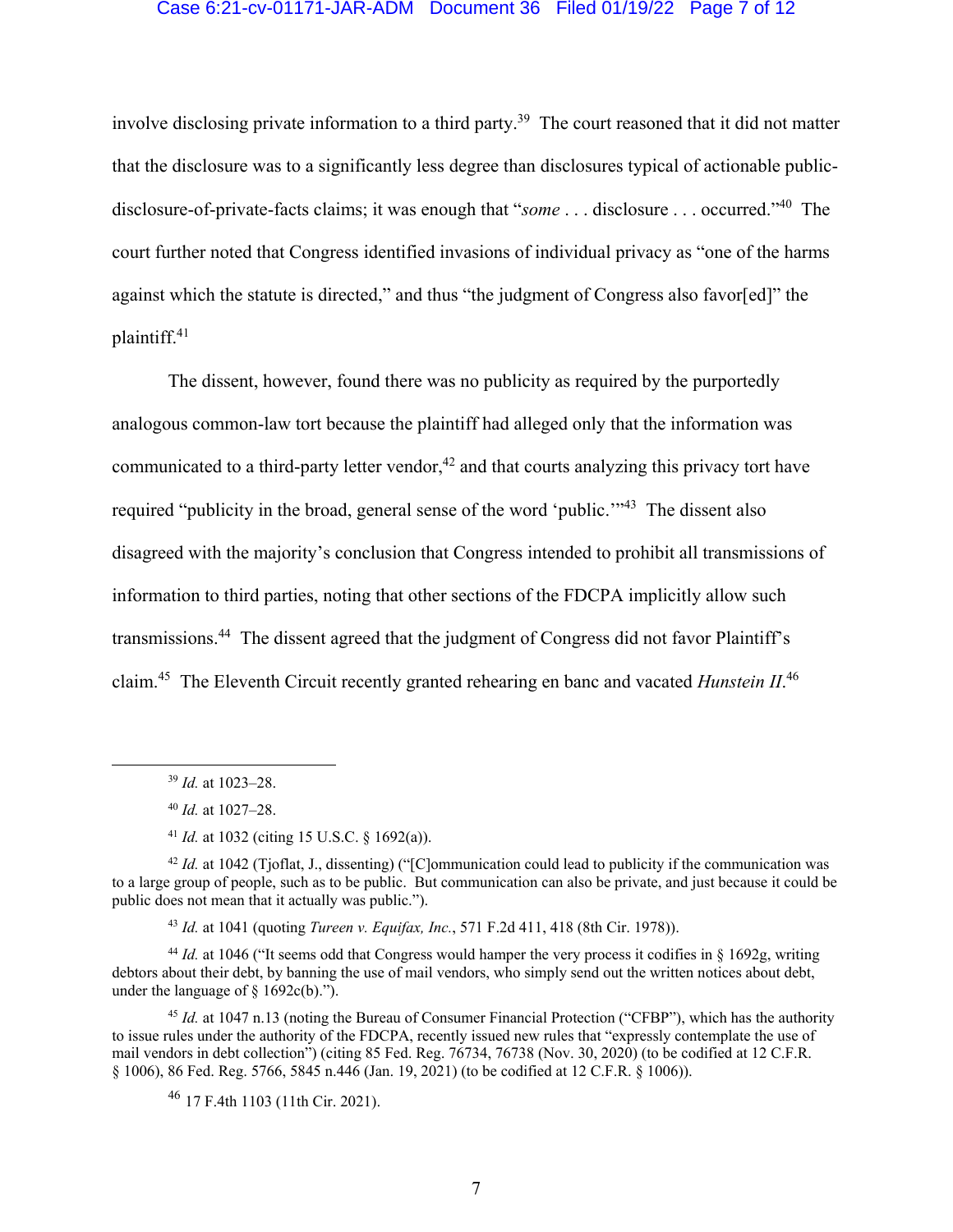#### Case 6:21-cv-01171-JAR-ADM Document 36 Filed 01/19/22 Page 8 of 12

By contrast, district courts outside of the Eleventh Circuit have dismissed similar lettervendor claims under  $\frac{1692c(b)^{47}}{10}$  In this district, Judge Teeter dismissed a similar claim for lack of standing in *Shields v. Professional Bureau of Collections of Maryland, Inc.*48 There, the plaintiff claimed that the defendant communicated details about her student-loan debt to a thirdparty letter vendor in violation of  $\S 1692c(b).$ <sup>49</sup> The court dismissed the  $\S 1692c(b)$  claim because it found no traditional common-law tort analogous in kind to the alleged injury.<sup>50</sup> Judge Teeter stressed that *Hunstein I* is not binding on courts in this district as the Tenth Circuit has not ruled on this theory, and therefore has "limited persuasive authority" given it preceded the Supreme Court's decision in *TransUnion*.<sup>51</sup> Finally, Judge Teeter found that even if sending debtor information to a single letter vendor counted as publicity for standing purposes, it was "hard to imagine that" disclosing that the plaintiff had student-loan debt "is highly offensive to a reasonable person."52

This Court joins Judge Teeter and several district courts outside the Tenth Circuit in concluding that Plaintiff does not have standing to bring her § 1692c(b) letter-vendor claim. Because the Eleventh Circuit majority came out substantially the same way in *Hunstein II*, Judge Teeter's analysis in *Shields* still applies. And although the Eleventh Circuit has granted

<sup>49</sup> *Id.* 

<sup>47</sup> *See Cavazinni v. MRS Assocs.*, No. 21-CV-5087 (ARR) (ST), 2021 WL 5770273, at \*6 (E.D.N.Y. Dec. 6, 2021); *Sputz v. Alltran Fin., LP*, No. 21-CV-4663 (CS), 2021 WL 5772033, at \*6 (S.D.N.Y. Dec. 5, 2021); *Lui v. MRS BPO, LLC*, No. 21 C 2919, 2021 WL 5630764, at \*3–4 (N.D. Ill. Nov. 30, 2021); *Keller v. Client Servs., Inc.*, No. 3:21-cv-50218, 2021 WL 5578794, at \*4–5 (N.D. Ill. Nov. 30, 2021); *Ciccone v. Cavalry Portfolio Servs., LLC*, No. 21-CV-2428 (JS)(JMW), 21-CV-3764 (JS)(AYS), 2021 WL 5591725, at \*3–5 (E.D.N.Y. Nov. 29, 2021); *In re FDCPA Mailing Vendor Cases*, Nos. 21-2312, 21-2587, 21-3002, 21-3383, 21-3434 & 21-3462, 2021 WL 3160794, at \*5 (E.D.N.Y. July 23, 2021).

<sup>48</sup> No. 20-cv-2205-HLT-GEB, 2021 WL 4806383, at \*3 (D. Kan. Oct. 14, 2021).

<sup>50</sup> *Id.* 

<sup>51</sup> *Id.* (citing *In re FDCPA Mailing Vendor Cases*, 2021 WL 3160794, at \*5 (recognizing *TransUnion* erodes the basis for the Eleventh Circuit's ruling in *Hunstein I*)).

<sup>52</sup> *Id.* (citation omitted).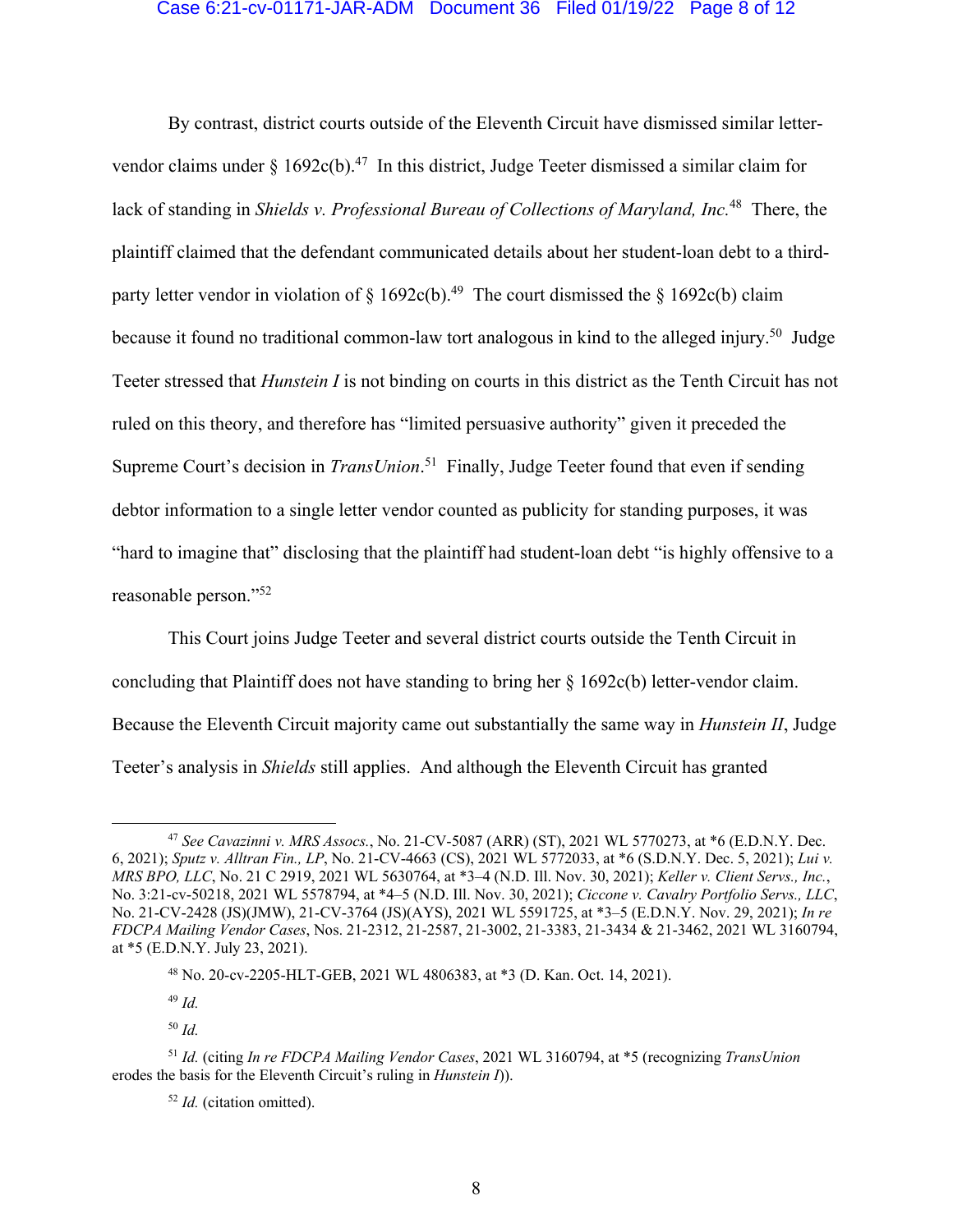#### Case 6:21-cv-01171-JAR-ADM Document 36 Filed 01/19/22 Page 9 of 12

rehearing en banc and vacated *Hunstein II*, the Court respectfully finds the dissent's reasoning more persuasive than that of the majority.

First, the Court agrees with the rationale that sharing information about a debtor with a third-party letter vendor is not sufficiently analogous to an invasion of privacy. Plaintiff does not allege that anyone has read her information rather than processed it or that there has otherwise been publicity. Rather, Defendant is alleged to have disclosed information about Plaintiff's medical debt to third-party letter vendor RevSpring, not to the public at large or even beyond RevSpring's computer to its employees. Nothing in the Complaint alleges or suggests that communicating Plaintiff's information to the letter vendor made that information available to the public at large or even to so many persons that the matter must be certain to become public knowledge. Moreover, that information must be highly offensive to a reasonable person for the FDCPA claim to be analogous to the common-law claim. While Defendant disclosed that Plaintiff had a medical debt, as opposed to generic debt-related information, "[w]hat matters is not so much the amount or nature of the debt, but to whom the information is exposed."53 The Complaint does not allege that Defendant disclosed sensitive information such as the name of a minor, nor does it specify what "other personal information" was disclosed besides the basic details of the alleged debt.

Further, the Supreme Court in *TransUnion* observed that disclosures to printing vendors have not historically constituted "publication" under defamation law, a much lower bar than the "publicity" required under an action for public disclosure of private facts.54 In *TransUnion*, the Court used this distinction to reject an argument that the plaintiffs had standing because

<sup>53</sup> *Sputz*, *v. Alltran Fin., LP*, No. 21-CV-4663 (CS), 2021 WL 5772033, at \*5 (S.D.N.Y. Dec. 5, 2021).

<sup>54</sup> *TransUnion*, 141 S. Ct. at 2210 n.6; *see* RESTATEMENT (SECOND) OF TORTS § 625D, cmt. a.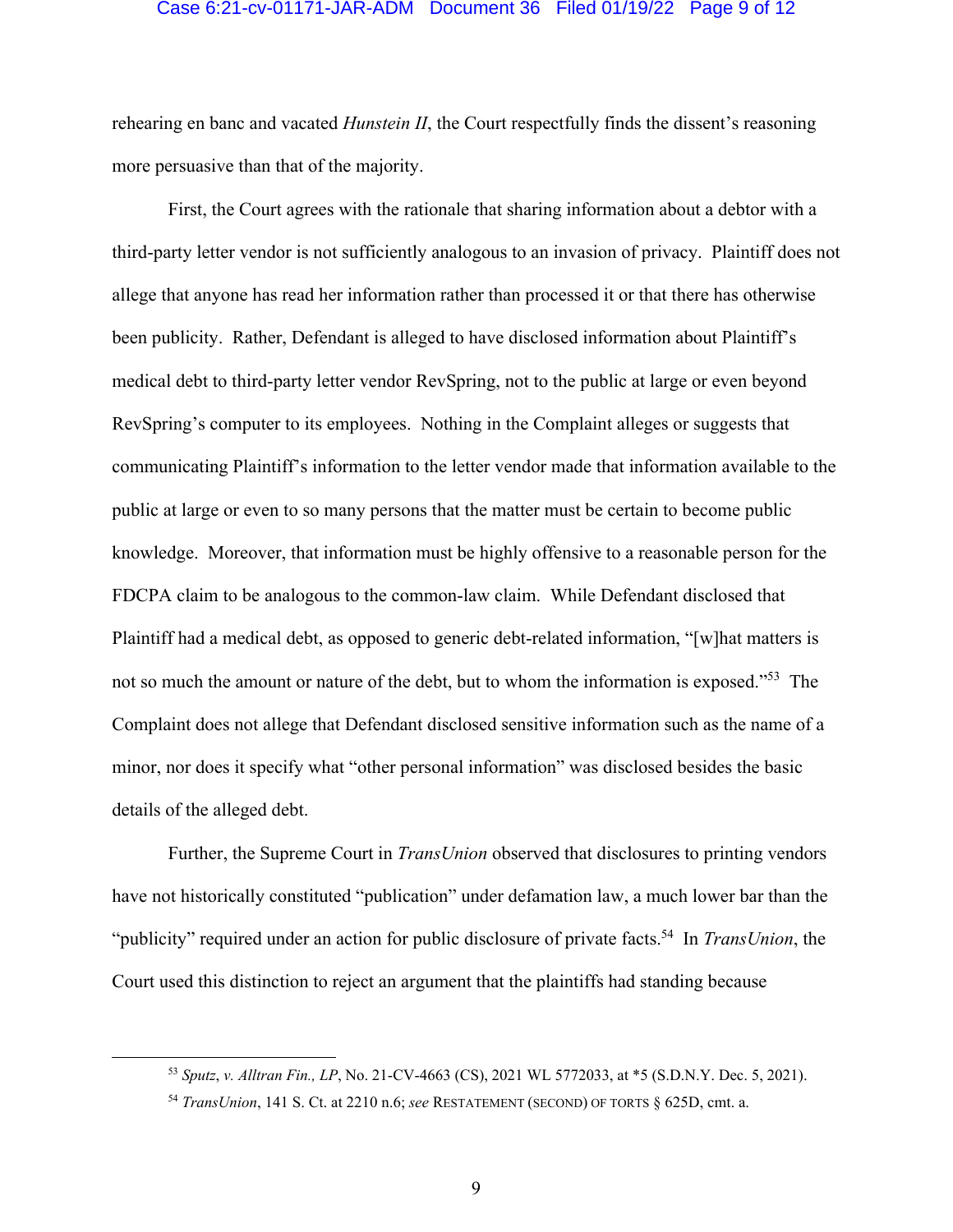#### Case 6:21-cv-01171-JAR-ADM Document 36 Filed 01/19/22 Page 10 of 12

defamatory statements were published internally among the defendant's employees; because such internal publication circumvented a key element of a defamation claim, it could not support standing under a purportedly analogous statute.<sup>55</sup> "While *dicta*, this language appears dispositive of" the letter-vendor theory advanced by Plaintiff.<sup>56</sup> Thus, Plaintiff fails to correlate her alleged harm with one traditionally recognized by American courts.

Second, the Court finds this rationale to be consistent with evidence of congressional intent. The FDCPA was enacted in order "to eliminate abusive debt collection practices by debt collectors, to insure that those debt collectors who refrain from using abusive debt collection practices are not competitively disadvantaged, and to promote consistent State action to protect consumers against debt collection abuses."57 The legislative history describes the types of invasions of privacy that Congress was concerned about as "disclosing a consumer's personal affairs to friends, neighbors, or an employer."58 "Thus, it appears Congress intended to target certain especially harmful debt collection practices—not all communication by debt collectors to third parties."59 Indeed, several courts have likened the role of a letter vendor to a "modern-day stenographer or clerk," noting that the FDCPA has not prohibited certain communications to such ministerial entities as they have done with employers.<sup>60</sup>

<sup>59</sup> *Cavazinni v. MRS Assocs.*, No. 21-CV-5087 (ARR) (ST), 2021 WL 5770273, at \*6 (E.D.N.Y. Dec. 6, 2021).

<sup>55</sup> *TransUnion*, 141 S. Ct. at 2210 n.6.

<sup>56</sup> *In re FDCPA Mailing Vendor Cases*, 2021 WL 3160794, at \*5–6; *accord Shields v. Prof'l Bureau of Collections of Md., Inc.*, No. 20-cv-2205-HLT-GEB, 2021 WL 4806383, at \*3 (D. Kan. Oct. 14, 2021).

<sup>57 15</sup> U.S.C. § 1692(e).

<sup>58</sup> S. Rep. No. 95-382, at 2 (1977).

<sup>60</sup> *Id.* (citing 15 U.S.C. § 1692c(a)(3); *Sputz v. Alltran Fin., LP*, No. 21-CV-4663 (CS), 2021 WL 5772033, at \*6 (S.D.N.Y. Dec. 5, 2021) (quoting *Quaglia v. NS193*, No. 21-CV-3252 (N.D. Ill. Oct. 12, 2021) (unpublished) ("[It] is difficult to imagine Congress intended for the FDCPA to extend so far as to prevent debt collectors from enlisting the assistance of mailing vendors to perform ministerial duties, such as printing and stuffing the debt collectors' letters, in effectuating the task entrusted by creditors—especially when so much of the process is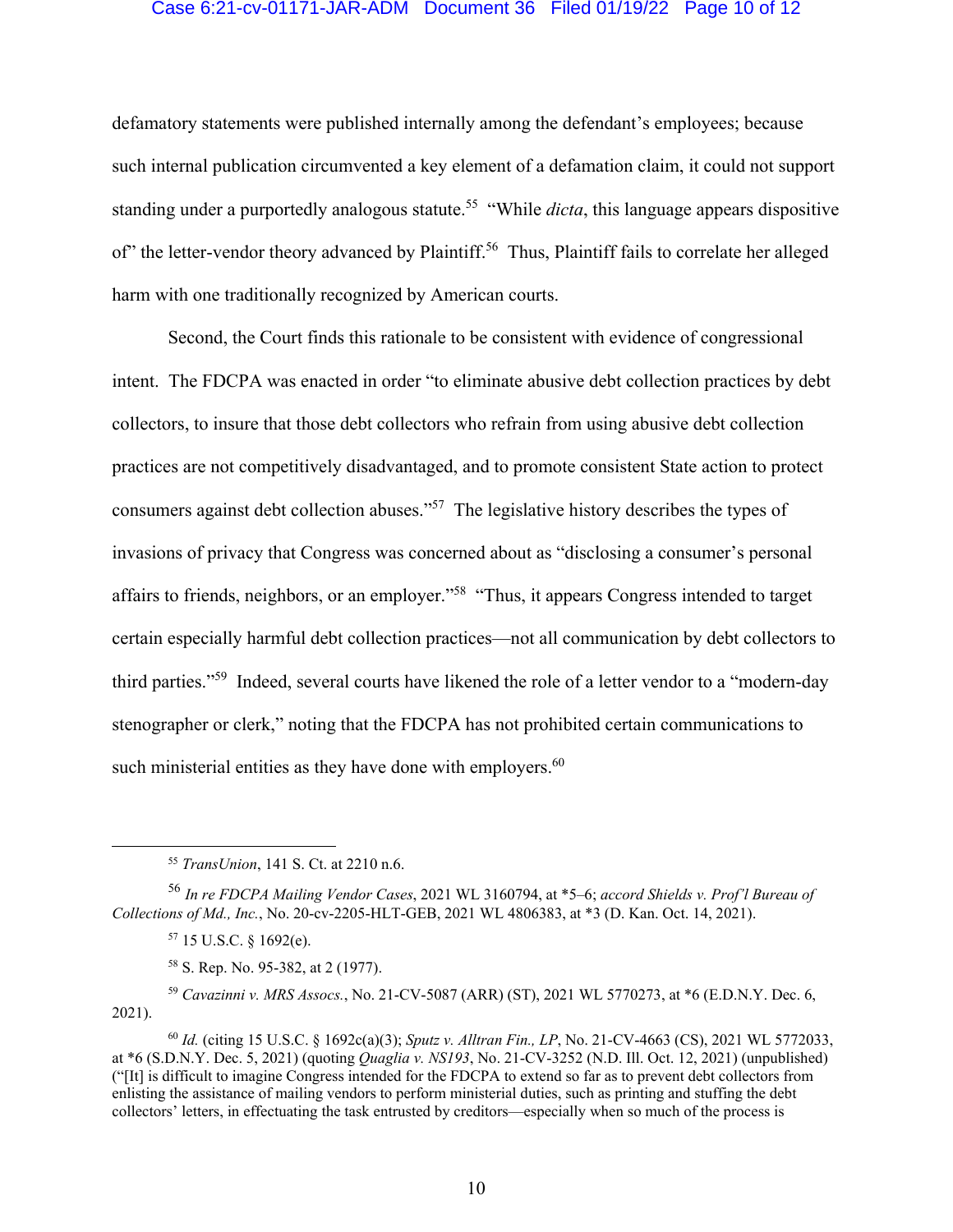#### Case 6:21-cv-01171-JAR-ADM Document 36 Filed 01/19/22 Page 11 of 12

Finally, while the Tenth Circuit has not ruled on the letter-vendor theory, it recently held that a single unwanted creditor phone call in violation of  $\S$  1692c(c) was the same kind of harm recognized in the common-law tort of intrusion upon seclusion, and thus the plaintiff had suffered a concrete harm.<sup>61</sup> In *Lupia v. Medicredit, Inc.*, the defendant received a letter from the plaintiff demanding that it cease calling her about an unpaid debt.<sup>62</sup> The next day, before the defendant had processed the letter, it again called the plaintiff regarding the debt.<sup>63</sup> The plaintiff brought suit under the FDCPA, alleging that the defendant violated  $\S$  1692c(c) by continuing to call her after it received her cease-and-desist letter, and that the single call caused her "to suffer intangible harms, which Congress has made legally cognizable in passing the FDCPA."64 The court found that the plaintiff had standing even though one call was not the same degree of intrusion required at common law.<sup>65</sup> The Tenth Circuit agreed, holding that although "a single" phone call may not intrude to the degree required at common law, we are meant to look for a 'close relationship' in kind, not degree."66

In *Shields*, however, Judge Teeter declined the plaintiff's request to apply the Tenth Circuit's rationale in *Lupia* to her § 1692(b) letter-vendor claim, noting the statutory injury in that case was different in *degree* from the common law whereas in *Shields*, the statutory injury was different in *kind*. 67 In *Shields*, the plaintiff did not allege that anyone read her debt

- <sup>63</sup> *Id.*
- <sup>64</sup> *Id.* at 1190–91.
- <sup>65</sup> *Id.* at 1192–93.
- <sup>66</sup> *Id.* at 1191.
- <sup>67</sup> *Id.*

presumably automated in this day and age. In the Court's view, such a scenario runs afoul of the FDCPA's intended purpose to prevent debt collectors from utilizing truly offensive means to collect a debt.")).

<sup>61</sup> *See Lupia v. Medicredit, Inc.*, 8 F.4th 1184, 1190–93 (10th Cir. 2021).

<sup>62</sup> *Id.* at 1187.